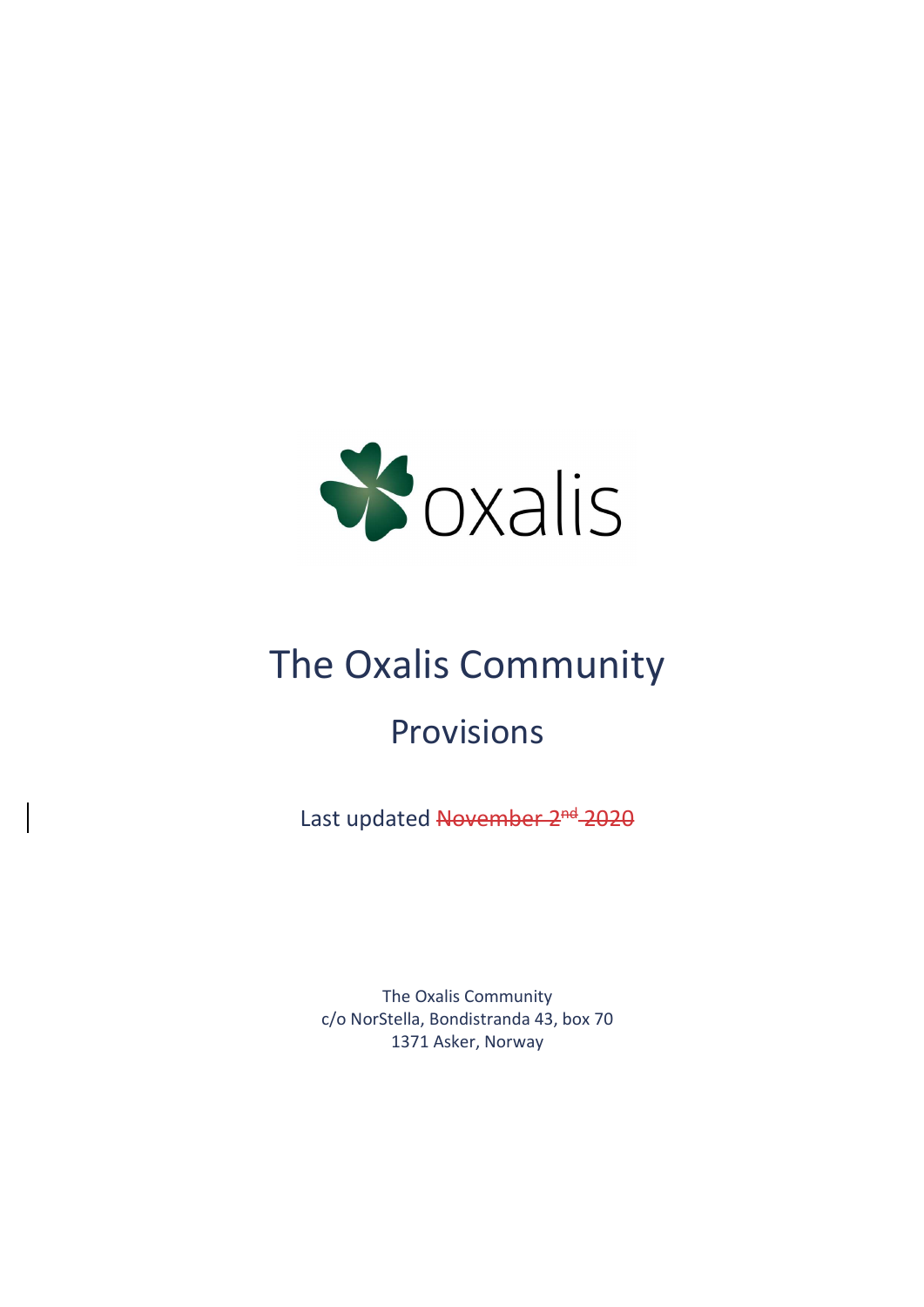

## Section I. Designation, Registered Office and Lifespan of the **Community**

#### Article 1. Designation

The Oxalis Community is a designation by the name "The Oxalis Community".

#### Article 2. Registered Office

The Registered Office of The Oxalis Community is:

The Oxalis Community c/o NorStella, Bondistranda 43, box 70 1371 Asker, Norway

The Registered Office may be moved to any other location by the decision of The Oxalis Community Constitutional MeetingAnnual Plenary Meeting.

#### Article 3. Lifespan

The Oxalis Community is set up for an undefined period. It can be dissolved at any time by the decision of a qualified majority of 75% or more of members with voting rights in a Constitutional MeetingAnnual Plenary Meeting, or by a unilateral decision by NorStella in a situation where there is insufficient funding for The Oxalis Community driven software development.

## Section II. Purposes of The Oxalis Community

#### Article 4. Purpose of the community

The Oxalis Community members provides funding and governance of The Oxalis Community, to provide benefits for all Oxalis users.

The Oxalis Community is a not-for-profit community, and any margin of profit generated will be reinvested in activities to further support the purposes of the community.

The purpose of The Oxalis Community is to fund and define the direction and strategy for further development of the Oxalis software;

- By continually managing the Oxalis product strategy
- By continually managing the Oxalis Roadmap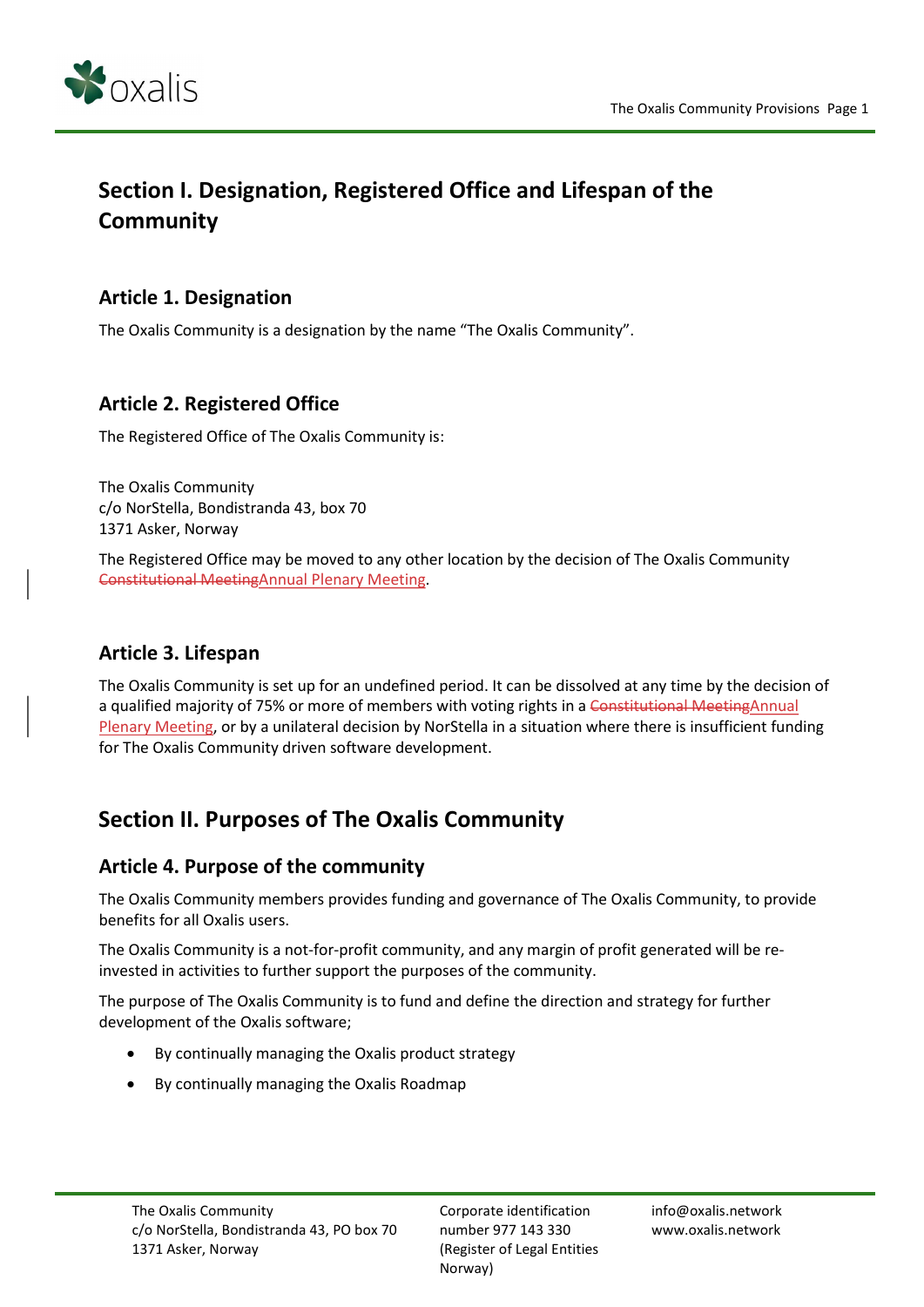

- By managing and organising The Oxalis Community activities
- By continually managing and prioritizing software requirements from the Oxalis implementers

The Oxalis Community will be allowed to initiate or participate in all other types of lawful activity that can support the fulfilment of its Mission, provided that the objectives of such initiatives are in line with its own Purposes.

## Section III. Membership Criteria, Subscriptions, Withdrawal, Liability, Intellectual Property Rights (IPR)

#### Article 5. Membership Criteria - Rights and Obligations

Membership in The Oxalis Community is open to the following categories of organisations:

- Membership types with voting rights: Oxalis implementers offering Peppol-based and Peppolcompliant services, in one or more Peppol domains.
- Membership types without voting rights: open to all types of organisations.

Preconditions for membership in The Oxalis Community are listed below:

- An organisation shall accept these Provisions
- Organisations who are legal entities must also have a separate legal personality and not having been declared bankrupt or wound up by a competent Court or other instance.
- Persons or entities who have been convicted for taking part in criminal organisations, or for criminal acts like corruption, fraud, money laundering and who in general fail to respect moral integrity criteria, as well as fail to respect financial stability criteria, cannot be members of The Oxalis Community.

There is no maximum number of members, but a minimum number of members has been set to ten separate, non-affiliated entities with voting rights.

The criteria and conditions for membership are set out in these Provisions. Material evidence and/or selfdeclarations required to verify eligibility under the above categories will be set out by NorStella.

The criteria for membership in The Oxalis Community may vary over time - and will be decided by the Constitutional MeetingAnnual Plenary Meeting.

Members of The Oxalis Community will be expected to participate, on a voluntary basis, in the activities of the Community, which may be set up by decisions of the Constitutional MeetingAnnual Plenary Meeting, the Oxalis Management or requested by NorStella.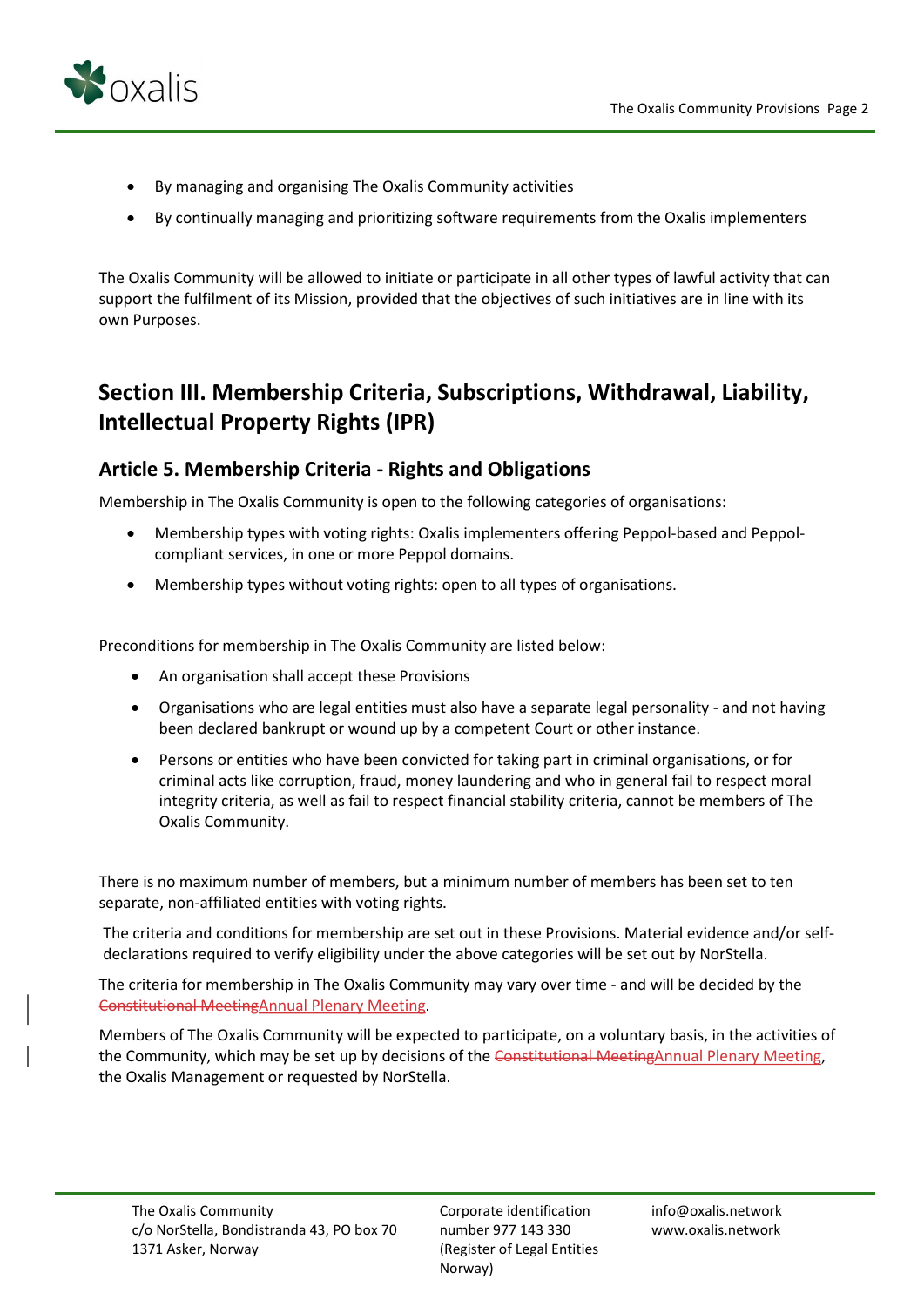

Applications for membership shall be made on the prescribed form and can be made at any time.

NorStella shall have the power to decide on the admission of applicants, without any requirement for motivation of the decision made.

#### Article 6. Categories of Members – Subscription fees

Members of The Oxalis Community are required to pay a registration fee and an annual subscription fee to support the purposes and activities of the Community.

- All members with voting rights enjoy the same rights.
- Members without voting rights do not have the right to submit candidates for election or be elected to any position. However, to indicate differences in membership categories and for the purpose of calculating the annual subscription fee, each member subscribes to one or more of the membership categories, depending upon the membership criteria under which the respective member has been admitted to the Community.

Members will be bound by the subscription fee obligations applicable to each category on a cumulative basis. The criteria for determining and applying different fee levels, the amount of the subscription fee for each category, the dates of the year to which fees apply, and the payment terms shall be determined by the Oxalis Management.

#### Article 7. Withdrawal and Disqualification from Membership

Membership may be terminated in the following cases:

- a. Voluntary withdrawal of a member from the Community;
- b. Disqualification of a member by the Community in case of: (i) material violation of these Provisions when a member acts against the aims and interest of the community; (ii) non-payment of the membership fee within 3 months after the due date; (iii) material change in the nature, structure or purpose of a member so that the requirements for membership are no longer met.

In accordance with case a) above, any member may withdraw from The Oxalis Community by giving a minimum of 1 month notice of an intention to terminate membership in writing to the Community.

In accordance with case b) above, the disqualification of any member shall require a formal decision by NorStella in consultation with Oxalis Management.

Members who have withdrawn-, or who have submitted a written intention to withdraw-, or who are in any way disqualified from the rights of membership by the Oxalis Management - shall not be entitled to claim any compensation or refund of any fee paid.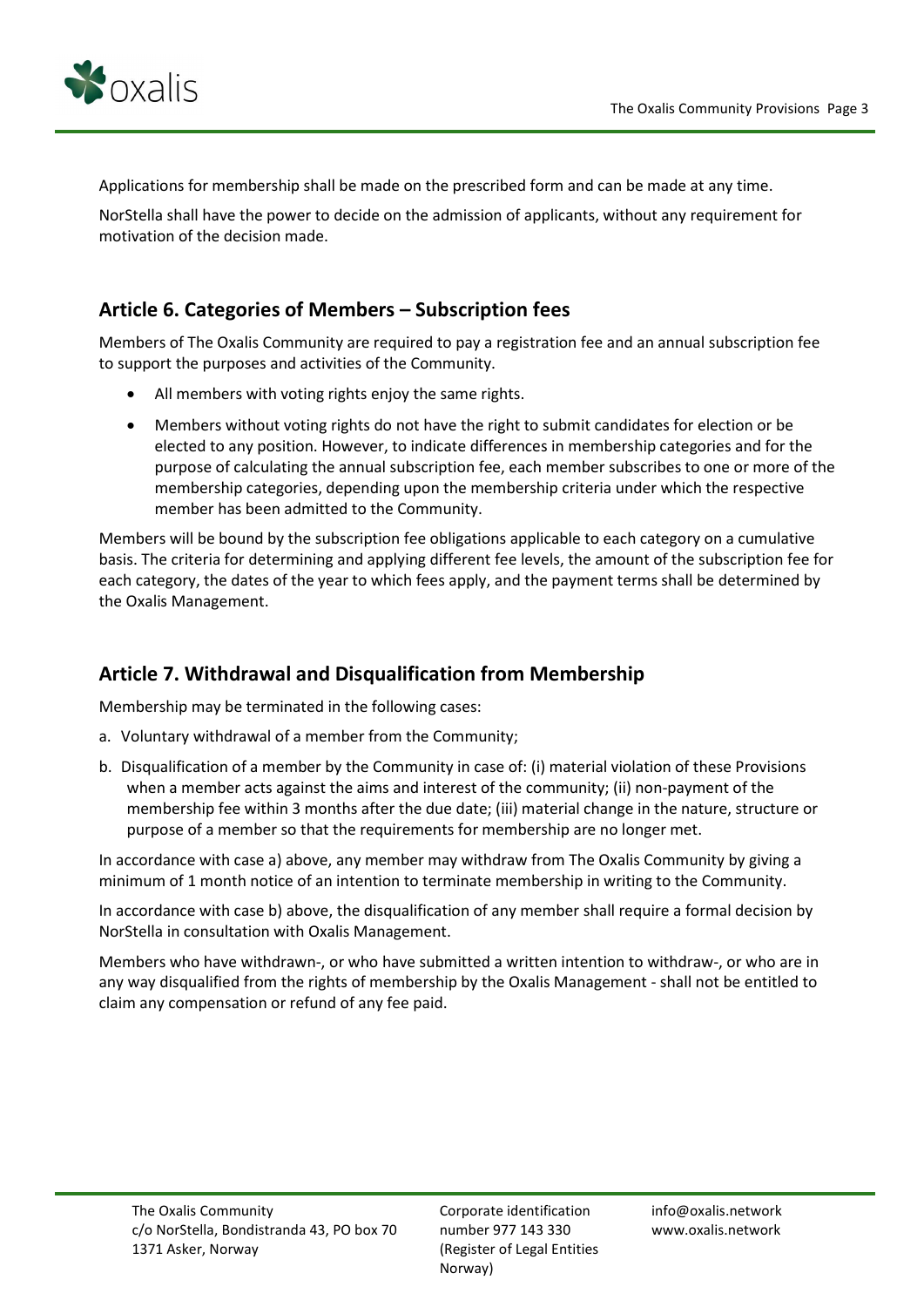

#### Article 8. Liability

The liability of The Oxalis Community members extends only to the settlement of their own annual membership subscription fees. Members shall not be held individually- or jointly liable for any obligations incurred by the Community.

Members who have given notice of their intention to withdraw may, for the period of that notice, remain liable for payment of their annual subscriptions, but their liability for payment of the annual subscription for any calendar year subsequent to the calendar year in which their notice was given shall not under any circumstances exceed the amount of the annual subscription in the calendar year in which their notice was given.

#### Article 9. Intellectual Property Rights (IPR)

The copyright ownership of any contributions made by a member shall remain with such member subject to a license being granted to NorStella to reproduce, display and prepare derivative works of such contributions. The license shall also give NorStella the right to publish and distribute said contributions and derivative works in accordance with the principles set forth in the third paragraph below and to provide relevant parts of the contributions to standardisation organisations for further processing and distribution/publishing.

No patent licenses are required from the members nor granted by NorStella except if required under the third paragraph below. By contributing any material related to the development of Oxalis, the member represents and warrants to NorStella that the contributing member is legally entitled to grant the license set forth above and will not intentionally include any third-party materials in any contribution. In all other respects the contributions are provided "as is." The entire risk as to implementing or otherwise using the contribution or specification is assumed by the implementer and user.

Unless otherwise agreed (between NorStella and the members) on a case by case basis, any and all software components submitted to Oxalis or distributed as part of Oxalis shall be subject to the European Union Public License (EUPL) and/or the Mozilla Public License (MPL) open source software license. Guidance material, informative texts and other written documentation created by members and published by NorStella, shall be licensed under Creative Commons BY-NC-ND license in accordance with the principles of openness and transparency of ownership and use.

Further details regarding contributions and publications for The Oxalis Community, including applicable versions of the above-mentioned licenses, will be set out by NorStella.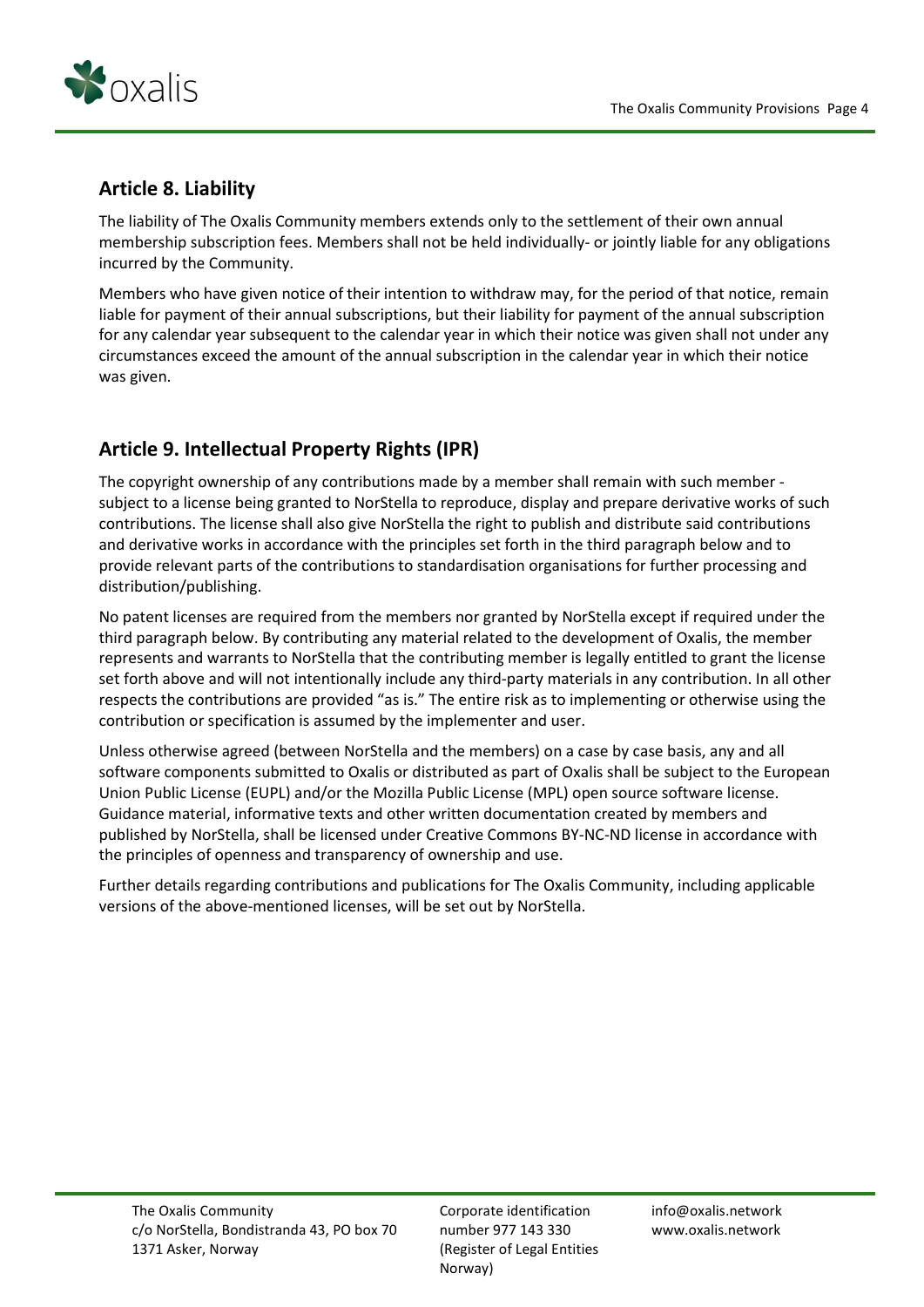

## Section IV. Organisational Structure

#### Article 10. The Oxalis Community eco-system

The Oxalis Community eco-system is based on three governance areas:

- The strategic governance will be handled in- and by The Oxalis Community and will focus on identification and the prioritization of requirements to the Oxalis software.
- The operational governance will be handled by NorStella, via delegation to an operational unit, assigned by NorStella. The operational governance focus on daily operations, software development, change and release management, quality assurance, etc.
- The legal governance is handled by NorStella as part of the daily operation of the foundation, and focuses on IPR protection, membership management, accounting and budget control, contracting and assignment of resources, etc.

#### Article 11. Structure and Governance

The Oxalis Community operates as an independent community under the not-for-profit foundation NorStella.

To support Article 10, the governance of The Oxalis Community consists of the following bodies:

- Constitutional MeetingAnnual Plenary Meeting (Section V)
- The Oxalis Management (Section VI)
- NorStella (Section VII)

The Constitutional Meeting Annual Plenary Meeting appoints the members of the Oxalis Management, which is a compulsory body. The Oxalis Management will, at its sole discretion, determine the detailed governance of the Community activities.

#### Article 12. Election procedures

Any person representing a member of The Oxalis Community with voting rights may be elected to any role in a body of The Oxalis Community.

#### Article 13. Decision-making procedures

Decision making in The Oxalis Community bodies shall normally be made by consensus (i.e. unanimity amongst all attending members with voting rights).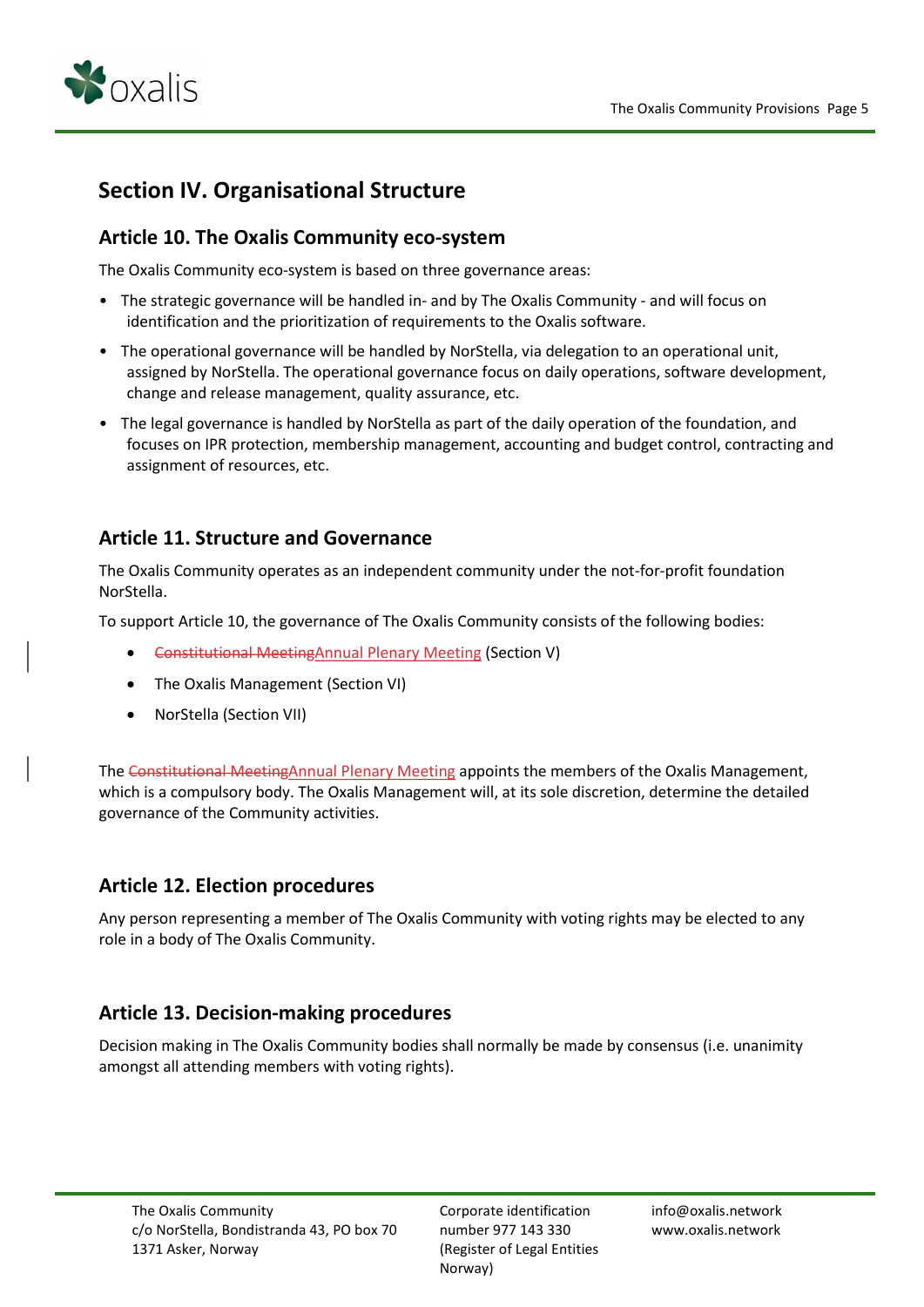

Should consensus not be reached, the Chair of the relevant body, or any two members with voting rights present or represented, can escalate the decision to a majority vote.

In the case of parity, the Chair shall have a casting vote.

#### Article 14. Escalation

The highest authority of The Oxalis Community is the Constitutional MeetingAnnual Plenary Meeting. It has the powers as set out in Article 16 below.

All governance bodies have the right to:

- Delegate specific tasks within their jurisdiction to dedicated bodies or personnel
- Escalate disputes or open issues according to the Community's escalation path.

The escalation path in the organisation follows an upward line, defining the highest authority for escalation of community issues to the Constitutional MeetingAnnual Plenary Meeting and operational issues to NorStella.

## Section V. The Constitutional Meeting Annual Plenary Meeting

#### Article 15. Composition of and Representation at the **Constitutional Meeting**Annual Plenary Meeting

The Constitutional MeetingAnnual Plenary Meeting is composed of all The Oxalis Community members with voting rights.

Members with voting rights, who are not private individuals, shall appoint a formal representative to attend the Constitutional MeetingAnnual Plenary Meeting. This representative will validly exercise the rights of the member without the Community having to verify the representative's credentials, which must nevertheless remain on record within the member organisation - to be supplied upon request.

Each Oxalis Community member with voting rights holds one vote in the Constitutional MeetingAnnual **Plenary Meeting. Members with voting rights may vote physically or electronically.** 

A member with voting rights may represent other members with voting rights at the Constitutional MeetingAnnual Plenary Meeting, and a letter or electronic communication to that effect may constitute proof of appointment. Under no circumstance can one single member represent more than one third of the total vote count in a meeting.

Such a letter proving an appointment as a representative of a member with voting rights is only valid if it is communicated prior to a meeting of the Constitutional MeetingAnnual Plenary Meeting through the communications channel which is designated in the notification of the Constitutional MeetingAnnual Plenary Meeting, identifying at least the member organisations concerned, the scope of the power of representation, and the time of appointment.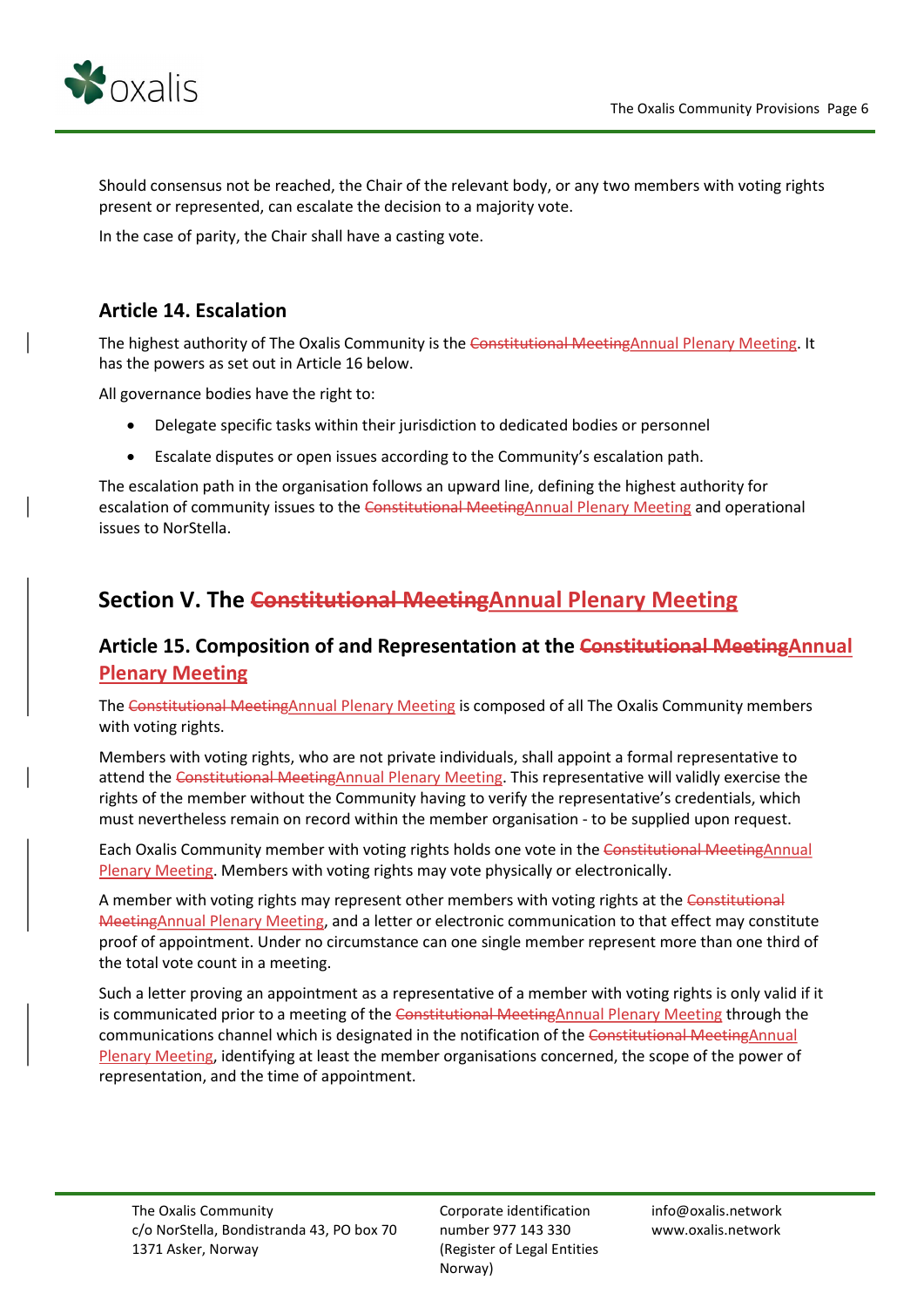

Such a letter proving an appointment as a representative of a member with voting rights may appoint that representative for a single Constitutional MeetingAnnual Plenary Meeting or for a limited number of meetings, and it may be given for a single agenda item or for multiple agenda items. The appointment of a representative by a member with voting rights can always be revoked by that member with voting rights.

If a member with voting rights who has issued an appointment as a representative chooses to participate in a meeting, their participation and their votes and opinions expressed during that meeting will take precedence over any power of representation that that member with voting rights may have given to another person prior to that meeting.

In principle, a member can only appoint one representative in relation to the same Constitutional MeetingAnnual Plenary Meeting agenda item. If a member has however issued multiple appointments as a representative to different persons in relation to the same Constitutional MeetingAnnual Plenary Meeting agenda item, the appointment with the most recent time shall take precedence.

#### Article 16. Powers of the Constitutional Meeting Annual Plenary Meeting

The Constitutional MeetingAnnual Plenary Meeting is the supreme power of the Community. It holds all the powers that are expressly reserved by these Provisions, and that are not devolved to the Oxalis Management or any other governing body by the current Provisions.

The Constitutional Meeting Annual Plenary Meeting has the power to:

- a. Modify the Provisions of the Community
- b. Elect or dismiss members of the Oxalis Management or any other appointed member of any Community body
- c. Approve activities and initiatives for the forthcoming years to further develop the purposes of the Community
- d. Approve a budget for the forthcoming fiscal year
- e. Approve the accounts of the previous fiscal year
- f. Dissolve the Community.

#### Article 17. Frequency of Constitutional MeetingAnnual Plenary Meeting, Notification, Agenda and Minutes

The Constitutional MeetingAnnual Plenary Meeting shall meet at least once every year, as determined and chaired by the Oxalis Management.

The Oxalis Management may call for a special Constitutional MeetingAnnual Plenary Meeting at any time whenever it is in the interests of the Community.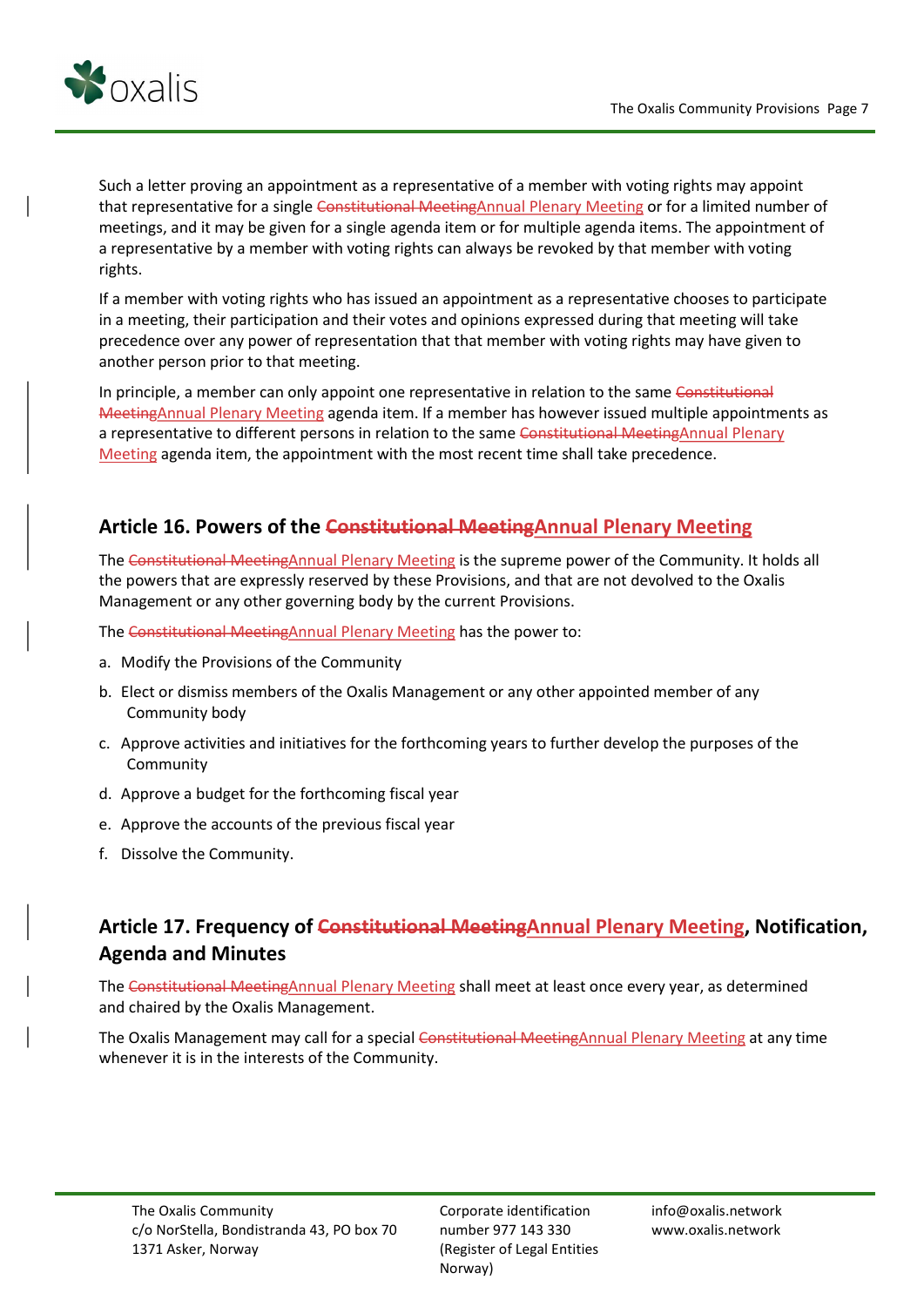

A majority (50%+1) of members with voting rights can require the Oxalis Management to call a special Constitutional MeetingAnnual Plenary Meeting.

All members with voting rights shall be notified of a Constitutional MeetingAnnual Plenary Meeting one month in advance, in writing or electronically, by the Oxalis Management. Notifications shall inform members of the date, venue, time and agenda of the meeting. The Oxalis Management shall determine the agenda for the Constitutional MeetingAnnual Plenary Meeting, but all proposals made by members with voting rights that have been presented in writing and agreed by the Oxalis Management shall also be placed on the agenda.

The agendas, minutes, voting records, and related documents, reports, and accounts, shall constitute part of the formal records of the Community and shall be made available to all members, upon their request.

Constitutional MeetingAnnual Plenary Meetings may be held entirely virtually by electronic means. In addition, wherever the notification of the Constitutional MeetingAnnual Plenary Meeting expressly states this, the members have the right to participate remotely in the Constitutional MeetingAnnual Plenary Meeting by the electronic means of communication designated in the notification. The notification will show the agenda, date, time and place of the meeting as well as relevant information to enable members to participate.

#### Article 18. Decision Making at the Constitutional MeetingAnnual Plenary Meeting

The only items, subject to decision making, shall be those specified on the agenda.

The decision making at the Constitutional MeetingAnnual Plenary Meeting shall be by unanimity, irrespective of the number of members with voting rights present or represented. Should a unanimous vote not be reached by the attending members with voting rights, the Oxalis Management can submit an agenda item to a majority vote. In the case of parity, NorStella shall have a casting vote.

The Constitutional Meeting Annual Plenary Meeting may only approve modifications to the Provisions, or the dissolution of the Community, if such items are on the agenda, and if 50% + 1 of the members with voting rights are attending or are validly represented. Should this attendance quorum not be reached, the attending members with voting rights can call for a second meeting which may validly debate on such items, regardless of the number of members with voting rights attending or validly represented. Should a unanimous vote not be reached by the attending members with voting rights, then a member with voting rights can submit an agenda item to a majority vote. In the case of parity, NorStella shall have a casting vote.

#### Section VI. The Oxalis Management

#### Article 19. Appointment or Election and Resignation of Members of the Oxalis Management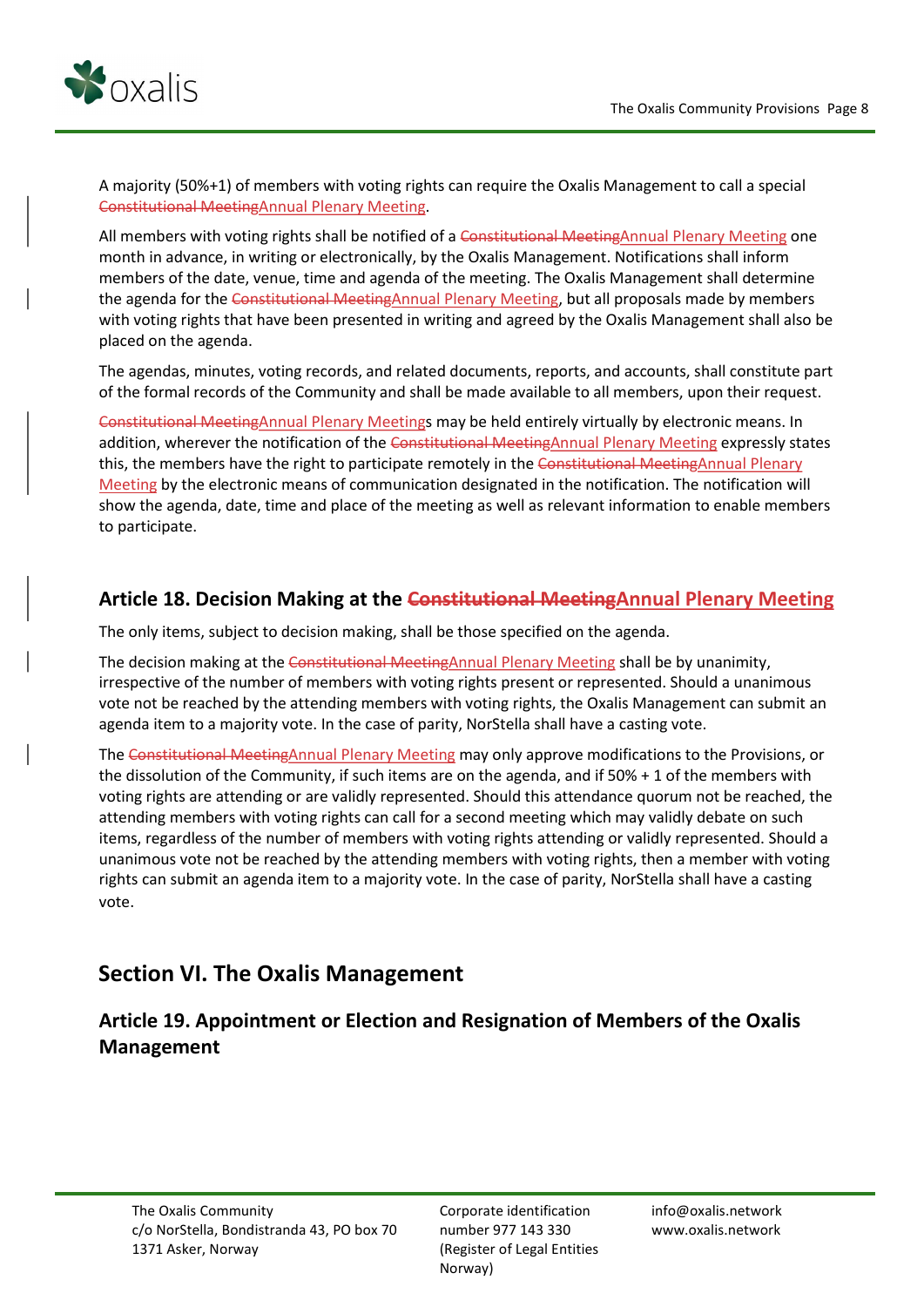

The Oxalis Management shall be composed of a minimum of three and a maximum of nine members per decision making body. The Oxalis Management shall be elected by the Constitutional MeetingAnnual Plenary Meeting. The Constitutional MeetingAnnual Plenary Meeting shall decide upon the number of decision-making boards.

Oxalis Management members may resign at any time, following which the Oxalis Management has the option to nominate a replacement to serve until the next Constitutional MeetingAnnual Plenary Meeting. Any Oxalis Management member can be replaced or dismissed by means of a resolution adopted by the Constitutional MeetingAnnual Plenary Meeting in accordance with the rules for amendment or modification of the Provisions of the Community.

Oxalis Management members may stand for more than one term of office.

The term of office for Oxalis Management members may not exceed two years. After expiration or termination of their mandate, Oxalis Management members shall remain in office until the next meeting of the Constitutional MeetingAnnual Plenary Meeting.

#### Article 20. Frequency of Meetings of the Oxalis Management, Notification, Agenda and Minutes

The Oxalis Management shall decide on its own meeting frequency, which shall not be less than four times a year.

Meetings shall be chaired by an appointed Oxalis Management member. Rules of procedure, agenda and meeting frequencies shall be set by the Oxalis Management.

The agenda, minutes, voting records, documents, reports and accounts, shall constitute part of the formal records of the Community.

#### Article 21. Decision Making at Meetings of the Oxalis Management

The only items subject to decision making shall be those on the agenda unless the Oxalis Management agrees to consider an issue not on the agenda.

Meetings of the Oxalis Management shall require a quorum of 50% either through attendance or valid representation.

The decisions of the Oxalis Management are taken by unanimity amongst all attending members. Should a unanimous vote not be reached by the attending members, then the Chair can submit an agenda item to a majority vote. In the case of parity, the decision is to be escalated.

#### Article 22. Responsibilities of the Oxalis Management

The Oxalis Management is the highest authority of the Community between Constitutional MeetingAnnual Plenary Meetings. The Oxalis Management is elected by the Constitutional MeetingAnnual Plenary Meeting.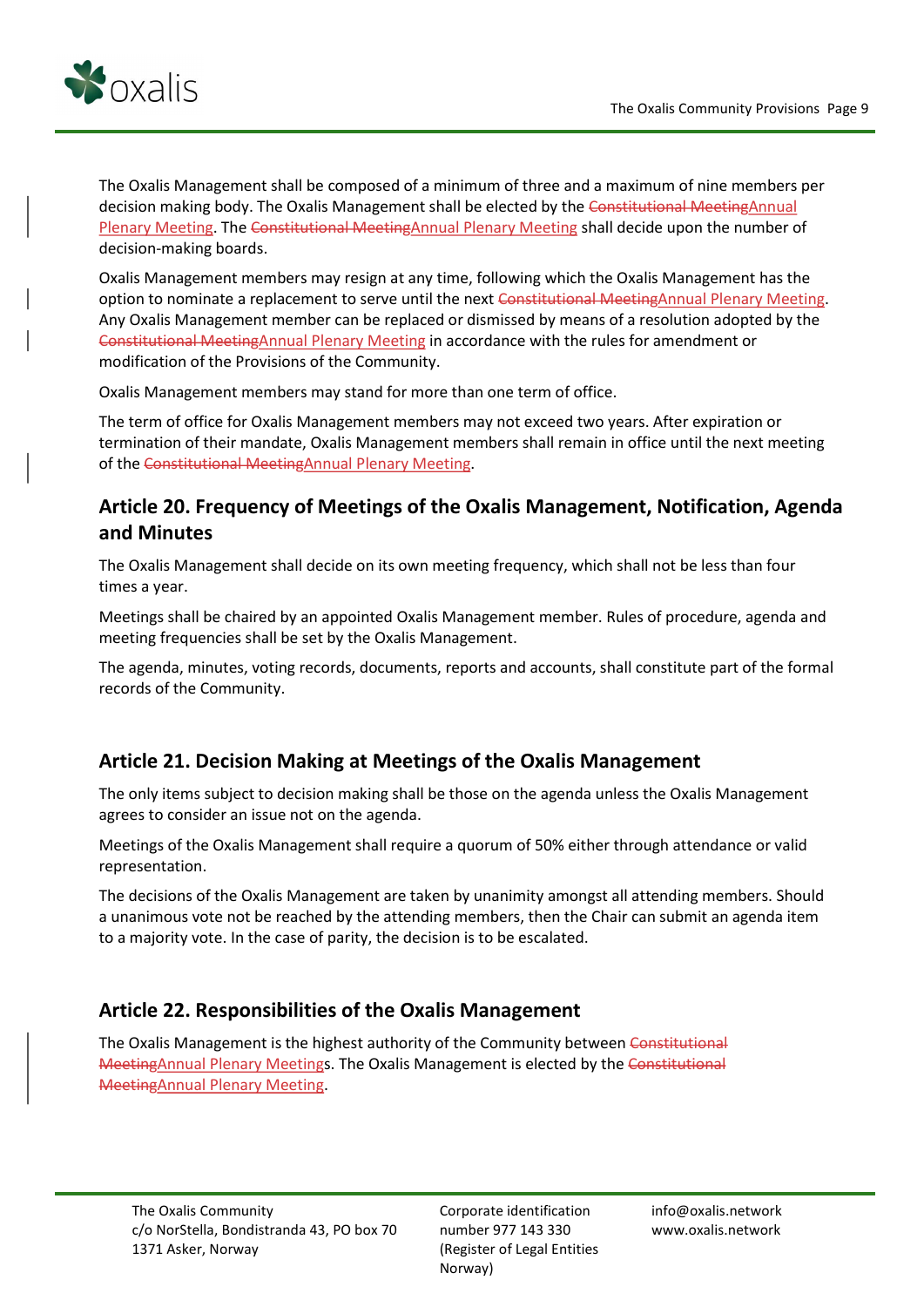



The Oxalis Management, acting as the strategic governance body is responsible for:

- a. Approval of budget and work plan
- b. Acting as product owner, defining and prioritizing requirements
- c. Defining the development focus and strategy
- d. Govern Community activities

Expenditure may only be authorised, and liability incurred, in accordance with the approved budget.

In an emergency the Oxalis Management can take a provisional decision on matters that would normally lie within the responsibilities of the Constitutional MeetingAnnual Plenary Meeting. Such a decision will stand until it is reported in writing to the Constitutional MeetingAnnual Plenary Meeting where it will have to be ratified.

#### Article 23. Delegations

The Oxalis Management may, as part of its exclusive responsibilities, delegate part of its powers to one or several of its members, to the operational unit, and to special proxyholders.

#### Article 24. Legal Representation

Representation in law, as plaintiff as well as defendant, may be conducted in the name of the Community by NorStella.

#### Article 25. Personal Liabilities

The members of the Oxalis Management may act on behalf of The Community, but their liability shall only extend to the implementation of their mandate. They shall not be liable for the liabilities or financial obligations of the Community.

## Section VII. NorStella

#### Article 26. Function and Responsibilities of NorStella

The Oxalis Community operates as an independent part of the not-for-profit foundation NorStella.

NorStella acts as the legal and operational governance body, taking responsibility for:

- Delegating operational governance to a capable operational unit
- Providing administrative support to The Oxalis Community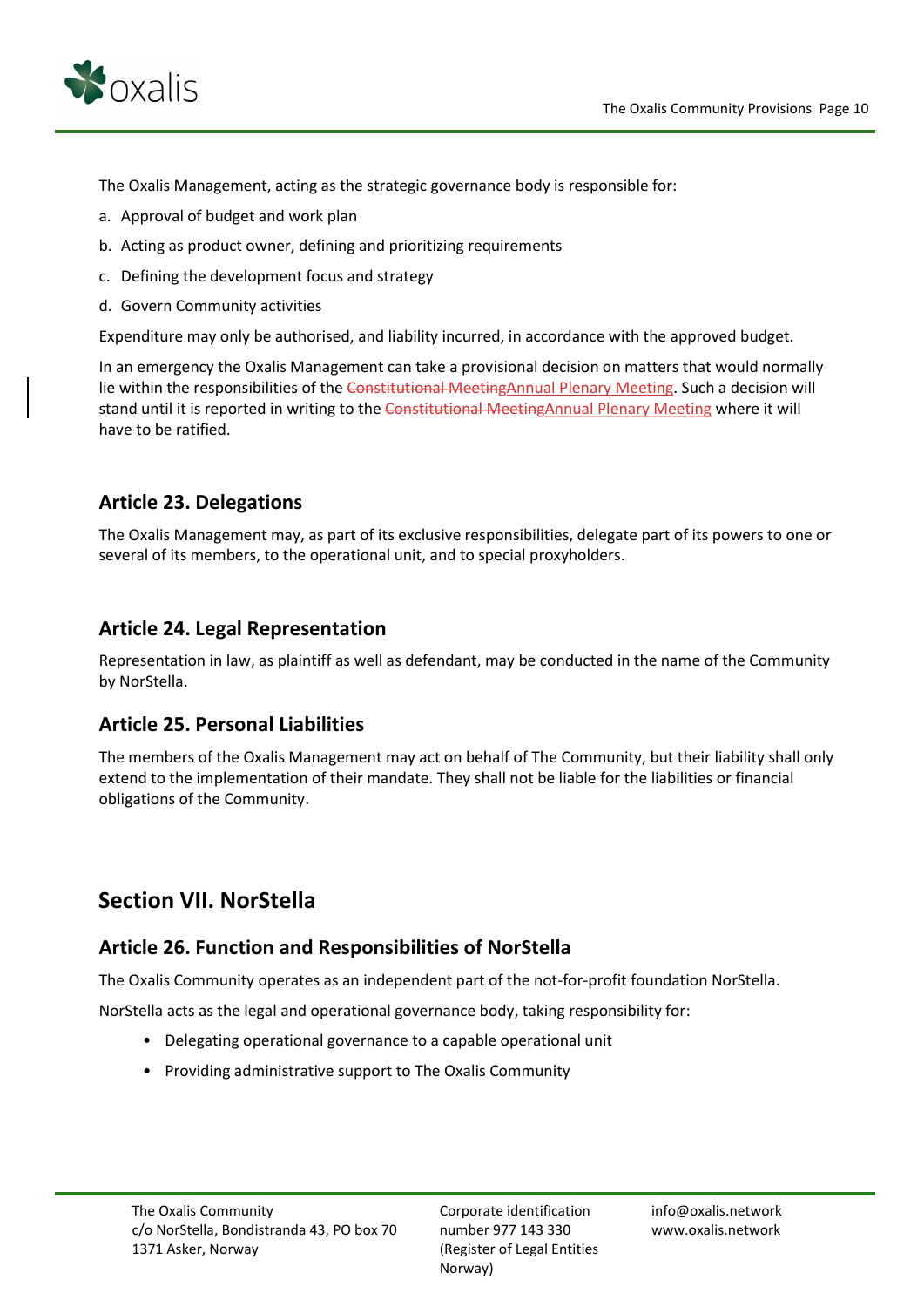

- Ensuring quality and predictability in change and release management
- Assigning resources for development and support within the given budget
- Assigning resources for day-to-day operation
- Handling member management and contract administration
- Provide financial support and being responsible for financial operations.

NorStella is accountable to the Constitutional MeetingAnnual Plenary Meeting regarding the implementation of requirements, roadmaps and product strategies given by the Community.

## Section VIII. Fiscal Year, Financial Management and Language

#### Article 27. Fiscal year and Accounting

The fiscal year starts on January  $1<sup>st</sup>$  and ends on December 31 $<sup>st</sup>$  of the same calendar year.</sup>

#### Article 28. Treasurer

Financial support services shall be provided by NorStella, designated as Treasurer. The Treasurer will oversee the preparation of all required budgets and accounts.

#### Article 29. Language

The working language of The Oxalis Community is English. In case of conflict the English documents prevail.

## Section IX. Dissolution and Liquidation

#### Article 30. Dissolution

Notice of intent to dissolve the Community shall be circulated to members no less than 120 days prior to the meeting of the Constitutional MeetingAnnual Plenary Meeting at which a resolution to dissolve the Community is to be voted upon. In the event of the voluntary dissolution of the Community, the Constitutional MeetingAnnual Plenary Meeting or, by default, the competent court, will appoint official receivers to define the entitlements of any creditors and the liquidation of the assets of the Community. The Constitutional MeetingAnnual Plenary Meeting or the competent court will define the powers and terms of remuneration of the receivers. Any remaining financial assets after the settlement of all debts will be transferred to NorStella.

Corporate identification number 977 143 330 (Register of Legal Entities Norway)

info@oxalis.network www.oxalis.network